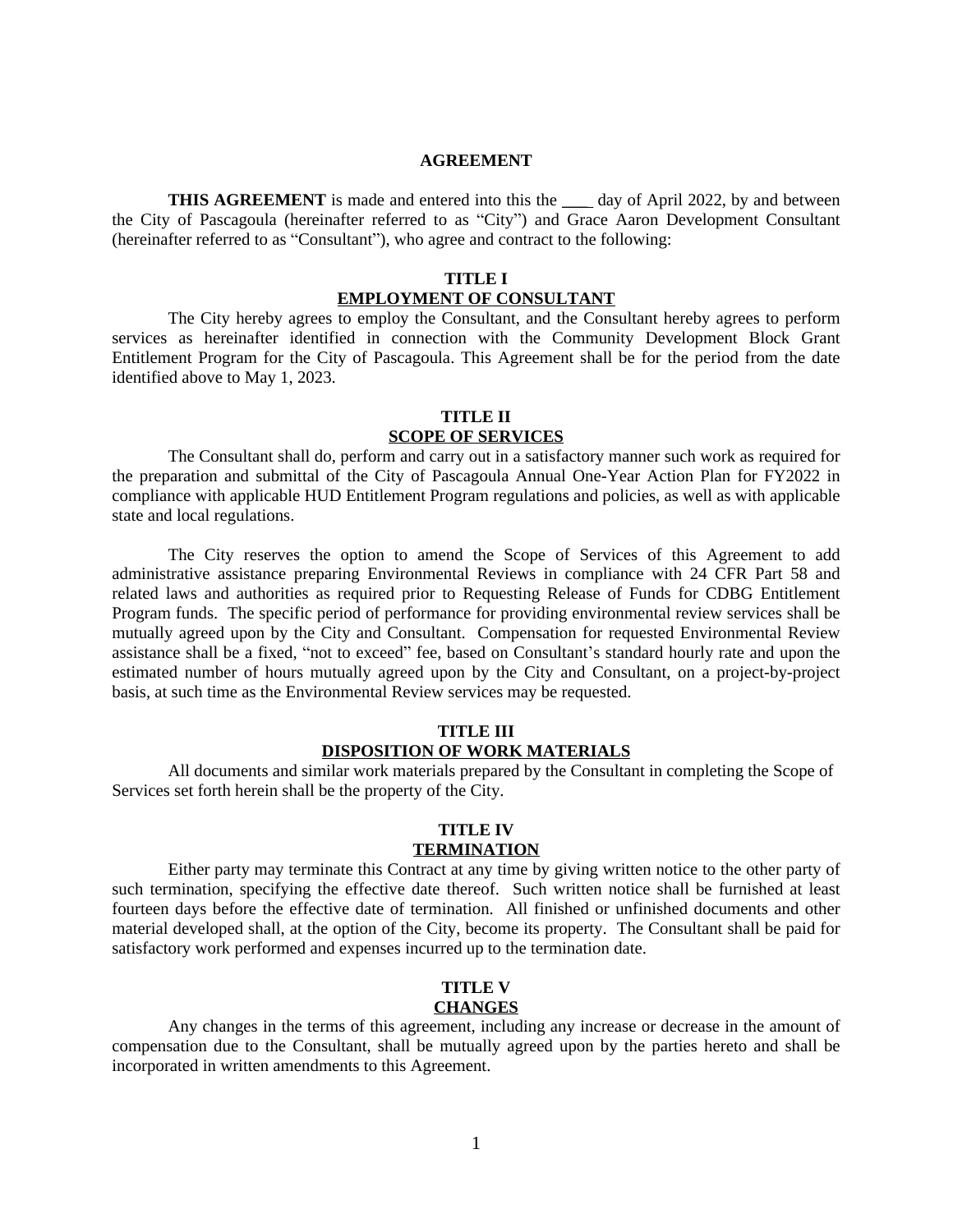#### **TITLE VI CHANGE IN SCOPE OF WORK**

The City may order changes in the work consisting of additions, deletions, or other revisions within the general scope of the Agreement. The Consultant may make no claims that the scope of the project or of the Consultant's services has been changed, requiring changes to the amount of compensation to the Consultant, or other adjustments to the Contract, unless such changes or adjustments have been made by written amendment to the Contract signed by the City and Consultant.

If the Consultant believes that any particular work is not within the scope of the project, is a material change, or will otherwise require more compensation to the Consultant, the Consultant must immediately notify the City in writing of such belief. If the City believes that the particular work is within the scope of the Contract as written, the Consultant will be ordered to and shall continue with the work as changed and at the cost stated for the work within the Scope of Services.

# **TITLE VII**

### **INTEREST OF THE CONSULTANT AND CONSULTANT'S EMPLOYEES**

The Consultant covenants that neither she nor her employees presently have any interest and will not acquire any interest, direct or indirect, which would conflict in any manner or degree with the performance of services required to be performed under this Contract. The Consultant further covenants that in the performance of this Contract with the City of Pascagoula, no person having interest will be employed.

#### **TITLE VIII PERSONNEL**

The Consultant represents that she has or will secure, at her own expense, all personnel required in performing the services under this Contract. Such personnel will not be employees of or have any contractual relationship with the City. All services required hereunder will be performed by the Consultant or her personnel under her direct supervision; all personnel engaged in the work will be fully qualified and will be authorized or permitted under State and local law to perform such services.

# **TITLE IX COMPENSATION DUE TO THE CONSULTANT**

In consideration of satisfactory performance, the City of Pascagoula will compensate the Consultant at the rate of \$90.00 per hour for professional administrative services rendered, not to exceed \$8,100.00, which includes indirect costs and travel expenses. Reproduction and other incidental expenses shall be charged at actual cost. As identified in the Scope of Services, compensation for requested Environmental Review services shall be a separate fixed, "not to exceed" fee, based on Consultant's \$90.00 per hour rate and upon the estimated number of hours mutually agreed upon for each project.

## **TITLE X EXTENSION**

The City reserves the option to extend this Agreement with the Consultant for one year to perform services as herein identified to assist with preparation, submittal and/or amendment to the City of Pascagoula FY2022 Annual One-Year Action Plan. The specific period of performance shall be mutually agreed upon by the City and Consultant. Compensation for said extension shall be a fixed, "not to exceed" fee, based on Consultant's hourly rate at the time of execution of this Agreement and upon the estimated number of hours mutually agreed upon by the City and Consultant at such time as the extension option may be exercised.